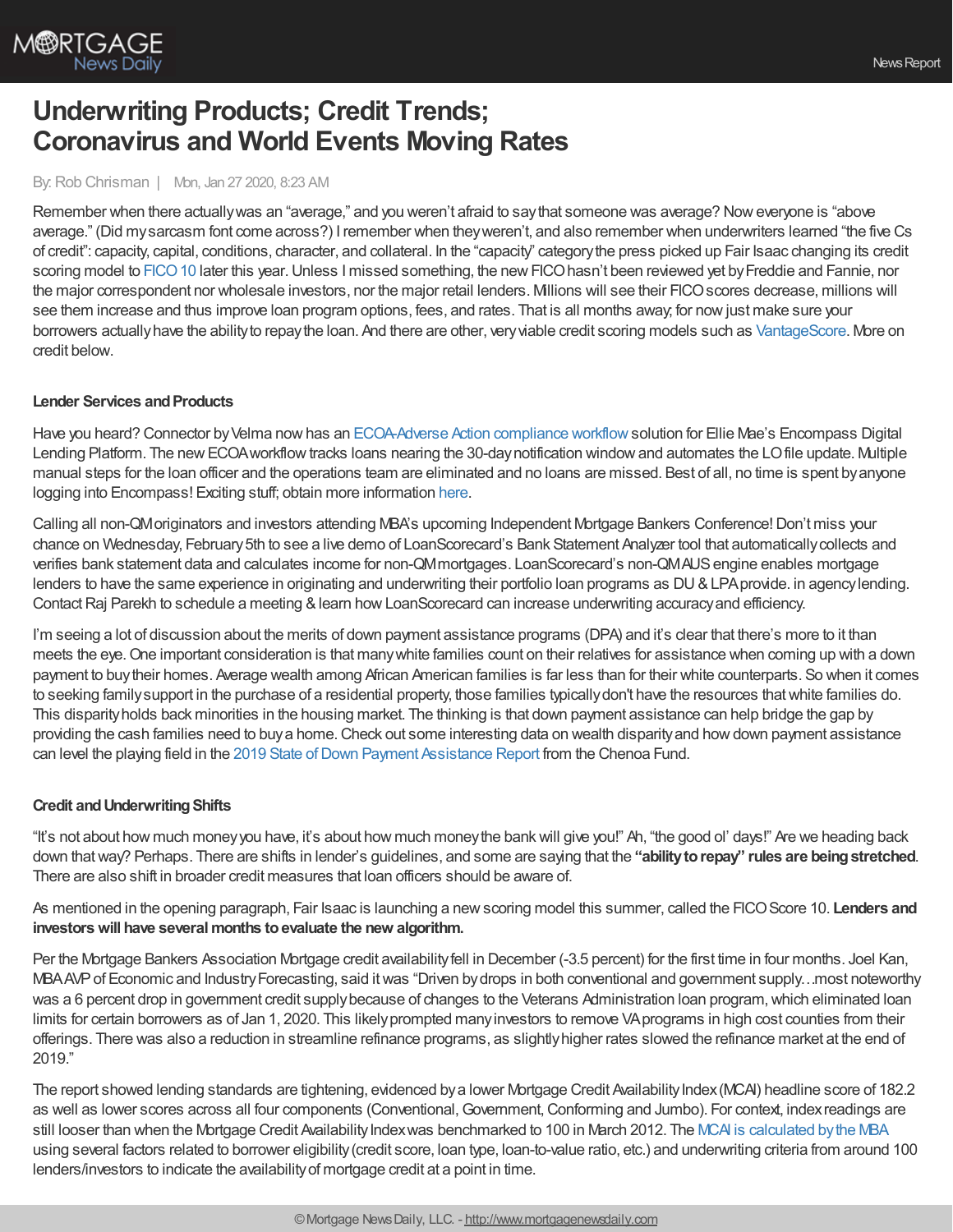

#### **Capital Markets**

More countries have reported cases of the coronavirus and the Center for Disease Control has confirmed multiple domestic cases. China, meanwhile, is struggling to contain rising public anger over its response to the outbreak as it restricts travel for 40 million people during a major holiday.

Less than a month after the first reported case, the outbreak is still in a relatively early stage, but the virus's spread has already drawn comparisons to the severe acute respiratory syndrome (SARS) outbreak that originated in China in 2002. Fears of a SARS pandemic in 2003 led to widespread flight cancellations and brought retail to a standstill in manyparts of Asia, as fear of contagion began to outweigh the desire to travel or shop. Fears of a newoutbreak are alreadyroiling financial markets, but is the economic impact of a potential epidemicworth being worried about?

Estimates of the true economic impact of the SARSoutbreak vary, but one report from the Brookings Institution **suggests annualGDP growthwas reducedbyroughly1 percentage point inChina for 2003**. Though the Chinese economygrew10 percent in 2003, the reduction was still quite large considering there were only 5,327 cases in the country of 1.3 billion people. Though the SARS epidemic's appearance in macroeconomic statistics was large, itwas relativelyshort-lived, as GDPfigures bounced back quickly. The outbreak resulted in hundreds of deaths and a loss of at least \$40 billion for the global economy, but didn't have an impact on GDP figures for more than a couple months.

Reports suggest that this coronavirus is not as deadly as SARS. For the United States, at this time it is unlikely that the current outbreak will have any material effect on the macroeconomy. The outlook is not as clear for countries across Asia, particularly China. And even if it does, using the SARS epidemic as a guide, any economic impact from the current coronavirus is likely to be temporary. So, wash your hands more often, but don't go and sell your stocks just yet.

This pastweek's rallysent the 10-year yield lower **1.68 percent, a level not seensince earlyNovember**, and the 30-year yield fell to a level last seen in earlyOctober. It's difficult to make the case that the retreat in yields is sending a meaningful signal about the economic backdrop. Even with the bond market in a tizzy, expect the Fed to hold course this week, possibly because stocks aren't far from all-time highs. Additionally, there are plentyof potential non-economic reasons for the strong start to the year for sovereign debt.

Anything else of note happen Friday? TreasurySecretaryMnuchin said that issuing an ultra-long bond is no longer in the Treasury's nearterm plans. The Bank of Japan's December Minutes noted that consumer inflation expectations have declined since the sales taxhike in October. And Markit Manufacturing PMI missed expectations domestically, butGermany, Australia, the Eurozone, the U.K., and France's flash January Manufacturing PMI all beat their respective expectations.

Notable overseas releases this week include Australian CPI, German unemployment and CPI, and China PMI, CPI and GDP. This week's highlights **alsoinclude central bank decisions fromthe FOMC**with the accompanying statement and press conference on Wednesday, and the BoE Thursday, where odds of a 25-bps rate cut are near 50/50 ahead of Friday's Brexit. This week's U.S. January FOMC meeting should be considered a snooze. Not only has the FOMC signaled it is comfortable with its current policy stance, but on balance, risks to the outlook have subsided and recent economic data has been consistentwith the Fed's outlook. The statement and press conference will be scrutinized for anyguidance on howthe Fed's response to recent funding pressure maychange.

Despite a new crop of voters for this meeting as part of the regional Federal Reserve Banks' regular rotation, policy outlook shouldn't change as reduced risks and soft inflation should keep the FOMC in a holding pattern. Following its last meeting in December, the committee stated that the policyrate was "appropriate," a sentiment that has since been echoed in inter-meeting speeches and interviews. Even the FOMC's most dovish member, Minneapolis' Kashkari, who is a voting member of the FOMC this year, has said he is comfortable with the current stance of monetary policy.

While risks to the outlook including trade policy, geopolitics and weak global growth remain elevated, theyhave subsided to some extent since the FOMC's last meeting. The U.S. and China signed Phase I of a trade deal on January15,**reducingthe risk of further escalation inthe tradewar andtakingsome uncertaintyoff the table**. Even with heightened tensions in the Middle East in recentweeks, oil prices are well within the past year's range and are far from posing a threat to real consumer spending.Global growth remains subdued, but even the most recent PMIs continue to hint that activity is stabilizing. Recent readings on the U.S. economy have also indicated little need to change course.Hiring continues to be strong on trend and the unemployment rate remains at a 50-year low.

Today's calendar New York Fed President Williams delivering remarks. December new home sales are due, followed by the Dallas Fed Texas ManufacturingOutlook Surveyfor January. Treasuryconducts several auctions on the day, including \$40 billion 2-year notes followed by\$41 billion 5-year notes. Between the treasuryauctions, the Deskwill purchase up to \$377 millionGNII 3 percent (\$253 million) and 3.5 percent (\$124 million). Tomorrow's economic calendar includes December Durable Orders, the November S&P Case-Shiller Home Price